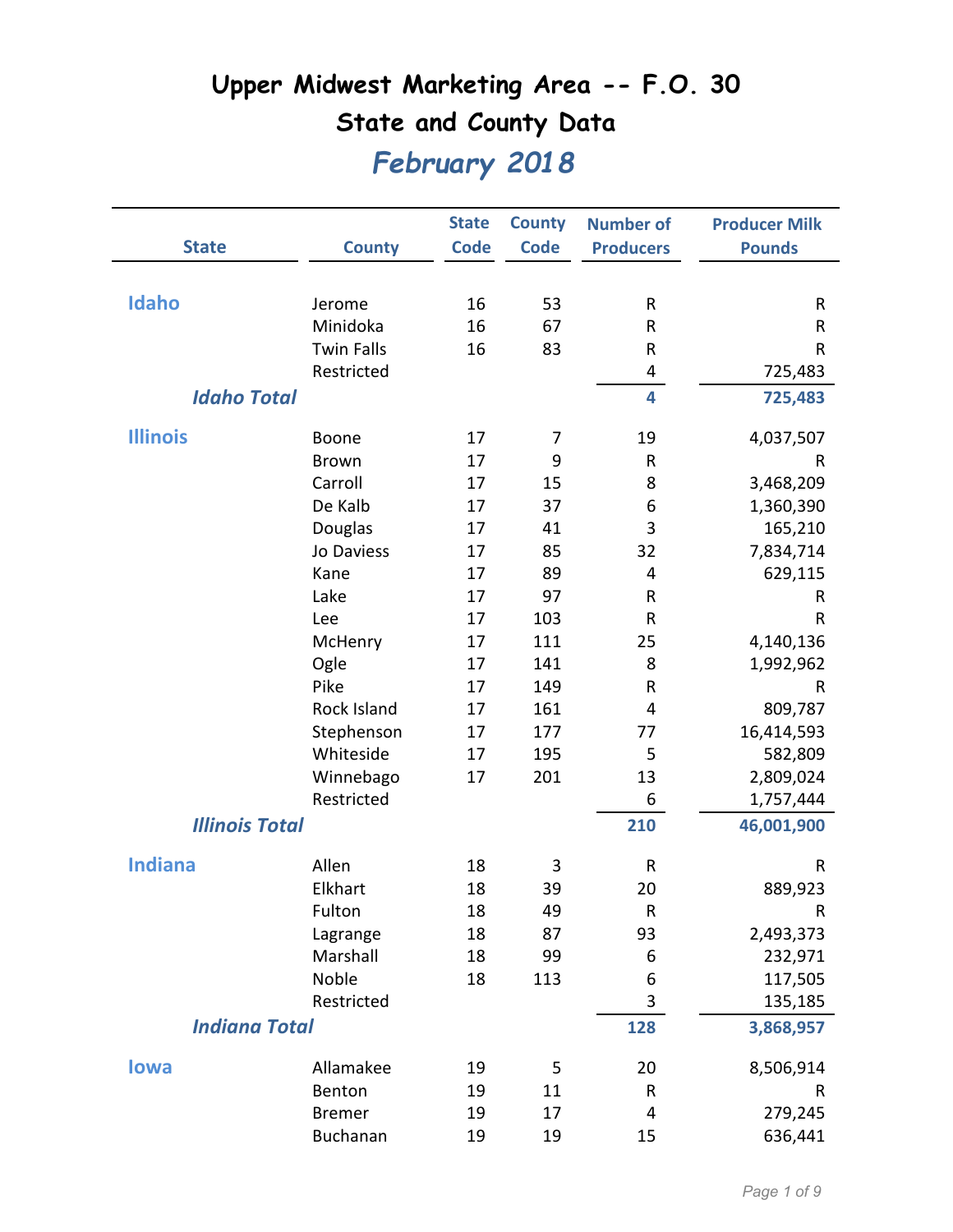|                         |               | <b>State</b> | <b>County</b> | <b>Number of</b> | <b>Producer Milk</b> |
|-------------------------|---------------|--------------|---------------|------------------|----------------------|
| <b>State</b>            | <b>County</b> | <b>Code</b>  | <b>Code</b>   | <b>Producers</b> | <b>Pounds</b>        |
|                         |               |              |               |                  |                      |
| <b>lowa</b> (continued) |               |              |               |                  |                      |
|                         | <b>Butler</b> | 19           | 23            | R                | ${\sf R}$            |
|                         | Cerro Gordo   | 19           | 33            | R                | R                    |
|                         | Chickasaw     | 19           | 37            | 11               | 2,443,759            |
|                         | Clay          | 19           | 41            | ${\sf R}$        | R                    |
|                         | Clayton       | 19           | 43            | 18               | 3,113,856            |
|                         | Davis         | 19           | 51            | 14               | 282,613              |
|                         | Decatur       | 19           | 53            | ${\sf R}$        | R                    |
|                         | Delaware      | 19           | 55            | 5                | 522,877              |
|                         | Dubuque       | 19           | 61            | 13               | 1,699,375            |
|                         | Fayette       | 19           | 65            | 11               | 2,161,790            |
|                         | Floyd         | 19           | 67            | 8                | 1,278,797            |
|                         | Hancock       | 19           | 81            | R                | R                    |
|                         | Henry         | 19           | 87            | R                | $\sf R$              |
|                         | Howard        | 19           | 89            | 26               | 4,900,517            |
|                         | Ida           | 19           | 93            | ${\sf R}$        | R                    |
|                         | Jackson       | 19           | 97            | R                | $\sf R$              |
|                         | Johnson       | 19           | 103           | 16               | 491,461              |
|                         | Jones         | 19           | 105           | R                | R                    |
|                         | Keokuk        | 19           | 107           | R                | R                    |
|                         | Kossuth       | 19           | 109           | R                | R                    |
|                         | Linn          | 19           | 113           | R                | ${\sf R}$            |
|                         | Lucas         | 19           | 117           | R                | ${\sf R}$            |
|                         | Lyon          | 19           | 119           | R                | ${\sf R}$            |
|                         | Marion        | 19           | 125           | R                | R                    |
|                         | Mitchell      | 19           | 131           | 10               | 1,754,070            |
|                         | O'Brien       | 19           | 141           | R                | R                    |
|                         | Osceola       | 19           | 143           | R                | ${\sf R}$            |
|                         | Plymouth      | 19           | 149           | R                | ${\sf R}$            |
|                         | Pocahontas    | 19           | 151           | R                | R                    |
|                         | Scott         | 19           | 163           | R                | R                    |
|                         | Sioux         | 19           | 167           | 6                | 35,981,084           |
|                         | Van Buren     | 19           | 177           | 3                | 230,955              |
|                         | Warren        | 19           | 181           | 3                | 175,733              |
|                         | Washington    | 19           | 183           | 25               | 664,328              |
|                         | Wayne         | 19           | 185           | 10               | 386,798              |
|                         | Winnebago     | 19           | 189           | ${\sf R}$        | R                    |
|                         | Winneshiek    | 19           | 191           | 40               | 13,362,458           |
|                         | Woodbury      | 19           | 193           | R                | R                    |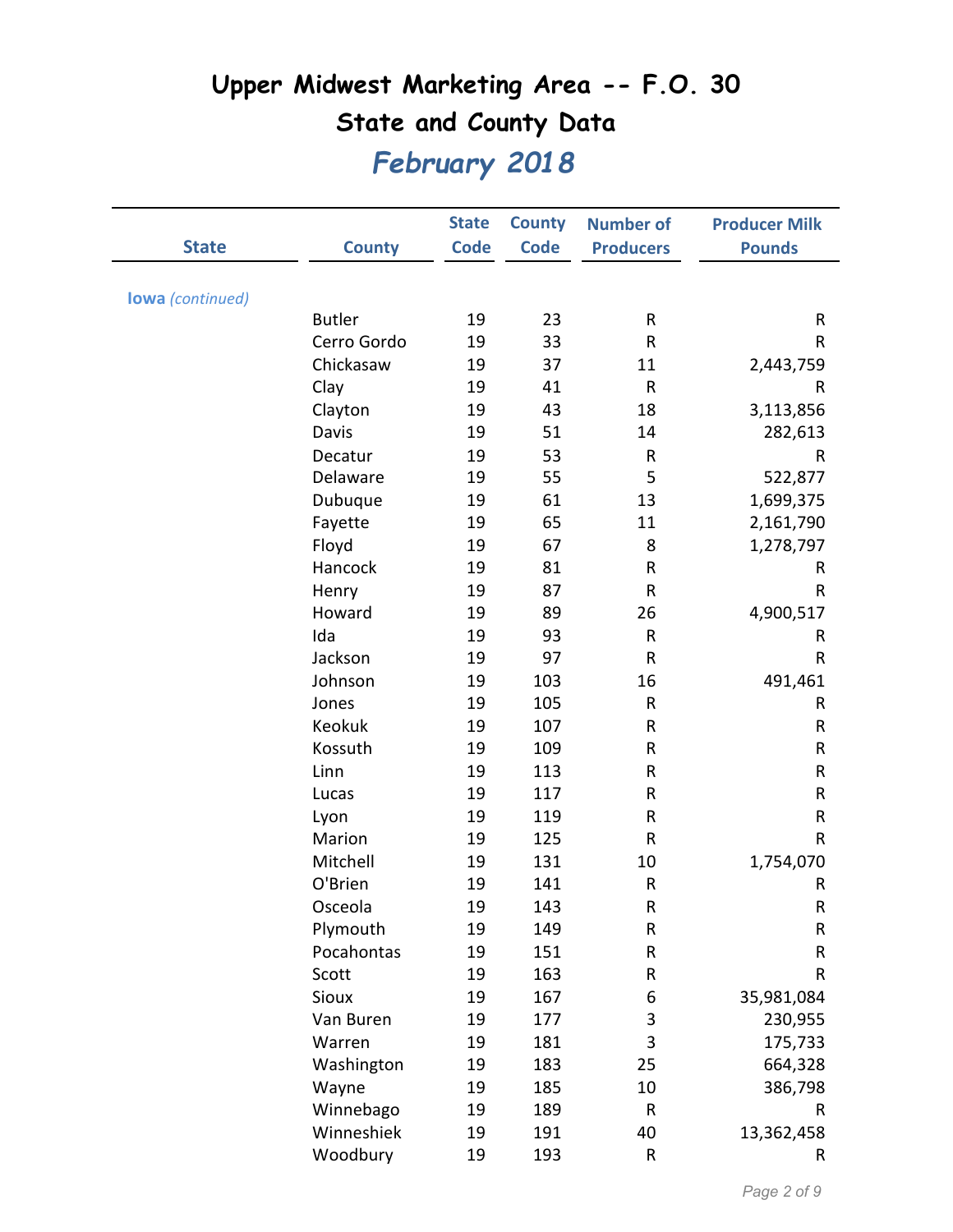|                         |                   | <b>State</b> | <b>County</b>  | <b>Number of</b> | <b>Producer Milk</b> |
|-------------------------|-------------------|--------------|----------------|------------------|----------------------|
| <b>State</b>            | <b>County</b>     | <b>Code</b>  | <b>Code</b>    | <b>Producers</b> | <b>Pounds</b>        |
|                         |                   |              |                |                  |                      |
| <b>lowa</b> (continued) |                   |              |                |                  |                      |
|                         | Worth             | 19           | 195            | R                | R                    |
|                         | Restricted        |              |                | 33               | 47,770,246           |
| <b>Iowa Total</b>       |                   |              |                | 291              | 126,643,317          |
|                         |                   |              |                |                  |                      |
| <b>Michigan</b>         | Alpena            | 26           | 7              | 5                | 133,527              |
|                         | Cass              | 26           | 27             | R                | R                    |
|                         | Clare             | 26           | 35             | 6                | 327,763              |
|                         | Clinton           | 26           | 37             | R                | R                    |
|                         | Delta             | 26           | 41             | 3                | 287,218              |
|                         | Dickinson         | 26           | 43             | 3                | 860,348              |
|                         | Eaton             | 26           | 45             | 3                | 63,276               |
|                         | Gratiot           | 26           | 57             | R                | R                    |
|                         | Huron             | 26           | 63             | R                | R                    |
|                         | Ionia             | 26           | 67             | R                | R                    |
|                         | Isabella          | 26           | 73             | 17               | 1,674,905            |
|                         | Kent              | 26           | 81             | R                | R                    |
|                         | Mecosta           | 26           | 107            | R                | R                    |
|                         | Menominee         | 26           | 109            | 28               | 8,505,823            |
|                         | Missaukee         | 26           | 113            | 3                | 219,215              |
|                         | Montcalm          | 26           | 117            | R                | R                    |
|                         | Montmorency       | 26           | 119            | R                | R                    |
|                         | Muskegon          | 26           | 121            | 6                | 212,422              |
|                         | Newaygo           | 26           | 123            | 5                | 178,265              |
|                         | Osceola           | 26           | 133            | 7                | 61,432               |
|                         | Oscoda            | 26           | 135            | R                | R                    |
|                         | Sanilac           | 26           | 151            | 9                | 357,003              |
|                         | Tuscola           | 26           | 157            | 4                | 90,960               |
|                         | Wexford           | 26           | 165            | 3                | 39,786               |
|                         | Restricted        |              |                | 14               | 1,023,307            |
| <b>Michigan Total</b>   |                   |              |                | 116              | 14,035,250           |
| <b>Minnesota</b>        | Aitkin            | 27           | 1              | R                | R                    |
|                         | Anoka             | 27           | 3              | R                | R                    |
|                         | <b>Becker</b>     | 27           | 5              | 35               | 5,261,267            |
|                         | Beltrami          | 27           | $\overline{7}$ | 3                | 328,108              |
|                         | Benton            | 27           | 9              | 58               | 11,662,834           |
|                         | <b>Blue Earth</b> | 27           | 13             | R                | R                    |
|                         | Brown             | 27           | 15             | 36               | 8,662,923            |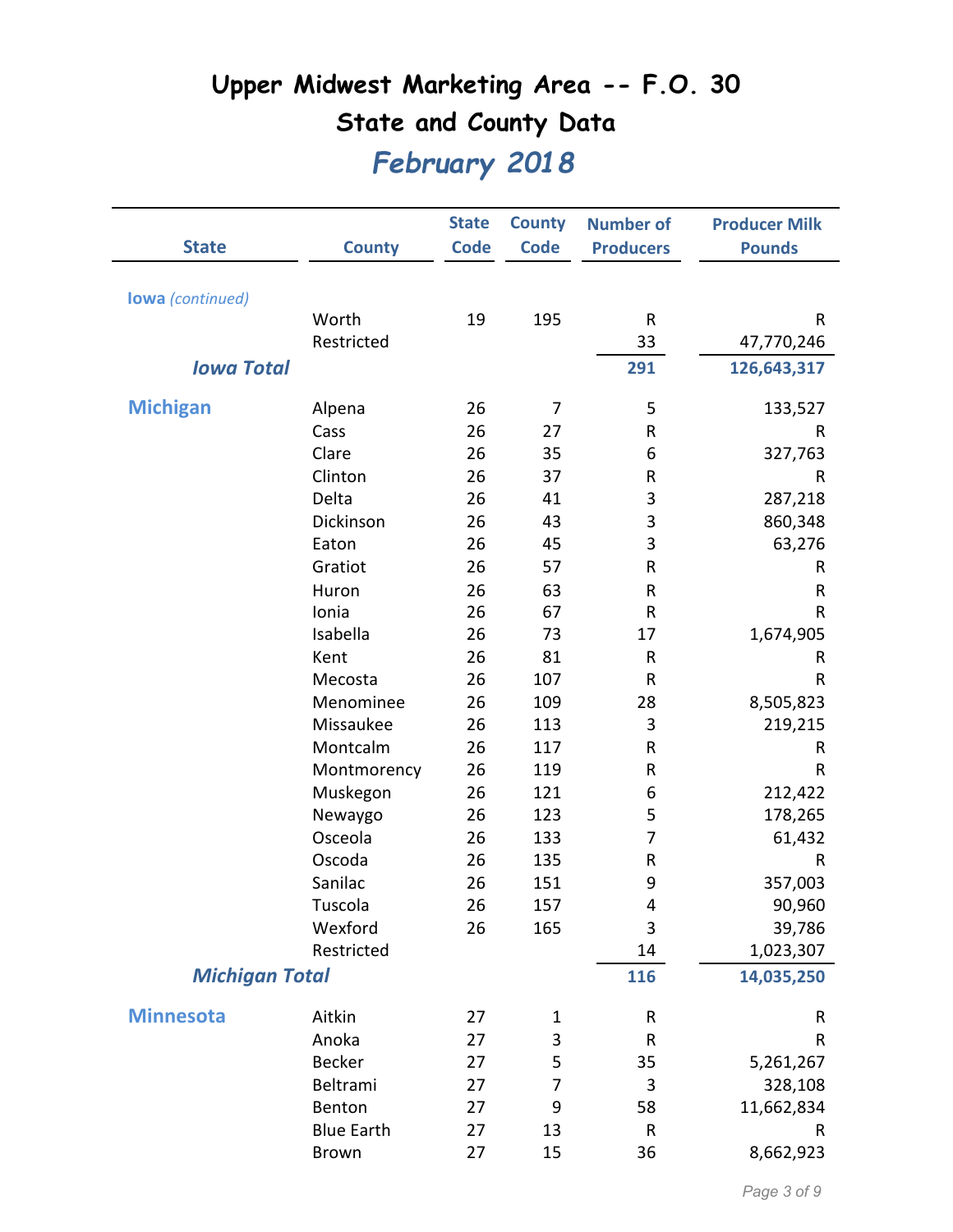|                              |               | <b>State</b> | <b>County</b> | <b>Number of</b> | <b>Producer Milk</b> |
|------------------------------|---------------|--------------|---------------|------------------|----------------------|
| <b>State</b>                 | <b>County</b> | <b>Code</b>  | <b>Code</b>   | <b>Producers</b> | <b>Pounds</b>        |
|                              |               |              |               |                  |                      |
| <b>Minnesota</b> (continued) |               |              |               |                  |                      |
|                              | Carlton       | 27           | 17            | 4                | 301,242              |
|                              | Carver        | 27           | 19            | 57               | 9,878,068            |
|                              | Cass          | 27           | 21            | 3                | 46,056               |
|                              | Chippewa      | 27           | 23            | $\mathsf{R}$     | R                    |
|                              | Chisago       | 27           | 25            | 14               | 1,451,705            |
|                              | Clay          | 27           | 27            | $\mathbf{3}$     | 1,408,669            |
|                              | Clearwater    | 27           | 29            | $\mathsf{R}$     | R                    |
|                              | Cottonwood    | 27           | 33            | R                | $\sf R$              |
|                              | Crow Wing     | 27           | 35            | 7                | 728,827              |
|                              | Dakota        | 27           | 37            | 20               | 5,648,489            |
|                              | Dodge         | 27           | 39            | 11               | 2,117,731            |
|                              | Douglas       | 27           | 41            | 12               | 789,448              |
|                              | Faribault     | 27           | 43            | 3                | 282,833              |
|                              | Fillmore      | 27           | 45            | 49               | 13,054,406           |
|                              | Freeborn      | 27           | 47            | 5                | 258,644              |
|                              | Goodhue       | 27           | 49            | 76               | 18,817,546           |
|                              | Grant         | 27           | 51            | ${\sf R}$        | R                    |
|                              | Hennepin      | 27           | 53            | 8                | 923,259              |
|                              | Houston       | 27           | 55            | 48               | 9,316,790            |
|                              | Hubbard       | 27           | 57            | 6                | 342,889              |
|                              | Isanti        | 27           | 59            | 5                | 2,680,048            |
|                              | Jackson       | 27           | 63            | ${\sf R}$        | R                    |
|                              | Kanabec       | 27           | 65            | 6                | 265,851              |
|                              | Kandiyohi     | 27           | 67            | 23               | 23,946,827           |
|                              | Koochiching   | 27           | 71            | 3                | 192,457              |
|                              | Lac qui Parle | 27           | 73            | R                | R                    |
|                              | Le Sueur      | 27           | 79            | 13               | 8,909,591            |
|                              | Lincoln       | 27           | 81            | 6                | 3,020,684            |
|                              | Lyon          | 27           | 83            | 4                | 728,570              |
|                              | McLeod        | 27           | 85            | 25               | 5,844,230            |
|                              | Mahnomen      | 27           | 87            | 7                | 4,253,278            |
|                              | Marshall      | 27           | 89            | 3                | 182,236              |
|                              | Martin        | 27           | 91            | 3                | 428,804              |
|                              | Meeker        | 27           | 93            | 21               | 13,295,795           |
|                              | Mille Lacs    | 27           | 95            | 16               | 1,640,163            |
|                              | Morrison      | 27           | 97            | 130              | 16,656,844           |
|                              | Mower         | 27           | 99            | 17               | 4,038,044            |
|                              | Murray        | 27           | 101           | 4                | 1,130,330            |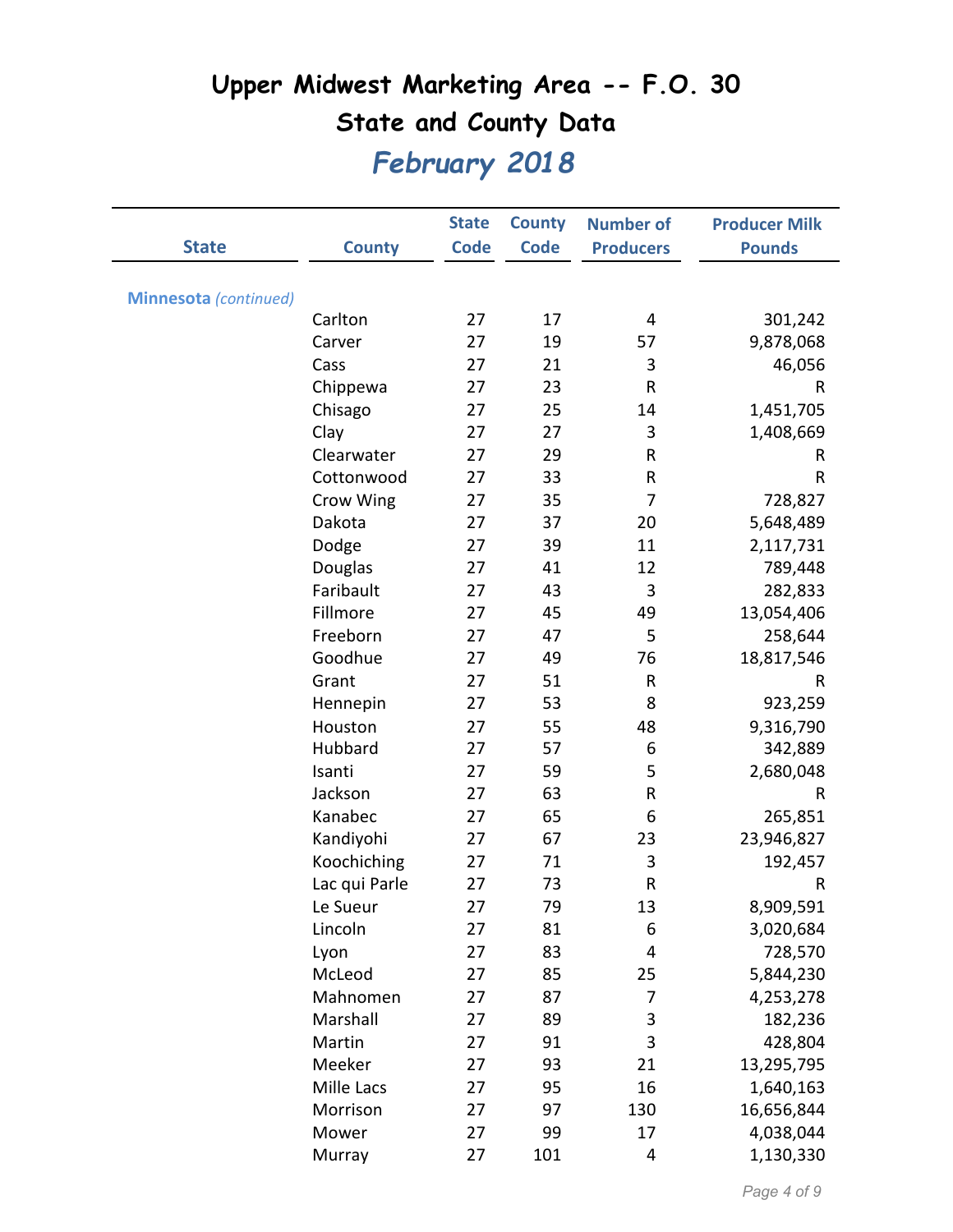|                              |                        | <b>State</b> | <b>County</b> | <b>Number of</b> | <b>Producer Milk</b> |
|------------------------------|------------------------|--------------|---------------|------------------|----------------------|
| <b>State</b>                 | <b>County</b>          | <b>Code</b>  | <b>Code</b>   | <b>Producers</b> | <b>Pounds</b>        |
|                              |                        |              |               |                  |                      |
| <b>Minnesota</b> (continued) |                        |              |               |                  |                      |
|                              | Nicollet               | 27           | 103           | 21               | 12,368,386           |
|                              | <b>Nobles</b>          | 27           | 105           | ${\sf R}$        | R                    |
|                              | Norman                 | 27           | 107           | ${\sf R}$        | $\sf R$              |
|                              | Olmsted                | 27           | 109           | 30               | 7,850,253            |
|                              | <b>Otter Tail</b>      | 27           | 111           | 81               | 10,466,036           |
|                              | Pennington             | 27           | 113           | ${\sf R}$        | $\sf R$              |
|                              | Pine                   | 27           | 115           | 35               | 3,889,266            |
|                              | Pipestone              | 27           | 117           | 10               | 9,358,063            |
|                              | Polk                   | 27           | 119           | 11               | 1,181,218            |
|                              | Pope                   | 27           | 121           | 14               | 1,753,005            |
|                              | Ramsey                 | 27           | 123           | R                | R                    |
|                              | <b>Red Lake</b>        | 27           | 125           | 3                | 1,577,174            |
|                              | Redwood                | 27           | 127           | 6                | 1,004,245            |
|                              | Renville               | 27           | 129           | 12               | 4,828,078            |
|                              | Rice                   | 27           | 131           | 41               | 9,444,940            |
|                              | Rock                   | 27           | 133           | ${\sf R}$        | $\sf R$              |
|                              | Roseau                 | 27           | 135           | 6                | 465,156              |
|                              | St. Louis              | 27           | 137           | R                | R                    |
|                              | Scott                  | 27           | 139           | 35               | 7,276,843            |
|                              | Sherburne              | 27           | 141           | 8                | 2,169,827            |
|                              | Sibley                 | 27           | 143           | 24               | 8,180,191            |
|                              | <b>Stearns</b>         | 27           | 145           | 332              | 71,362,778           |
|                              | Steele                 | 27           | 147           | 18               | 1,844,357            |
|                              | Stevens                | 27           | 149           | 10               | 46,787,840           |
|                              | Swift                  | 27           | 151           | 14               | 18,195,428           |
|                              | Todd                   | 27           | 153           | 41               | 4,976,129            |
|                              | Traverse               | 27           | 155           | ${\sf R}$        | $\sf R$              |
|                              | Wabasha                | 27           | 157           | 73               | 14,264,542           |
|                              | Wadena                 | 27           | 159           | 19               | 1,772,571            |
|                              | Waseca                 | 27           | 161           | 5                | 596,993              |
|                              | Washington             | 27           | 163           | 10               | 709,383              |
|                              | Watonwan               | 27           | 165           | R                | $\sf R$              |
|                              | Winona                 | 27           | 169           | 86               | 24,816,958           |
|                              | Wright                 | 27           | 171           | 52               | 13,684,132           |
|                              | <b>Yellow Medicine</b> | 27           | 173           | 9                | 1,975,994            |
|                              | Restricted             |              |               | 25               | 8,479,156            |
| <b>Minnesota Total</b>       |                        |              | 1,775         | 469,774,428      |                      |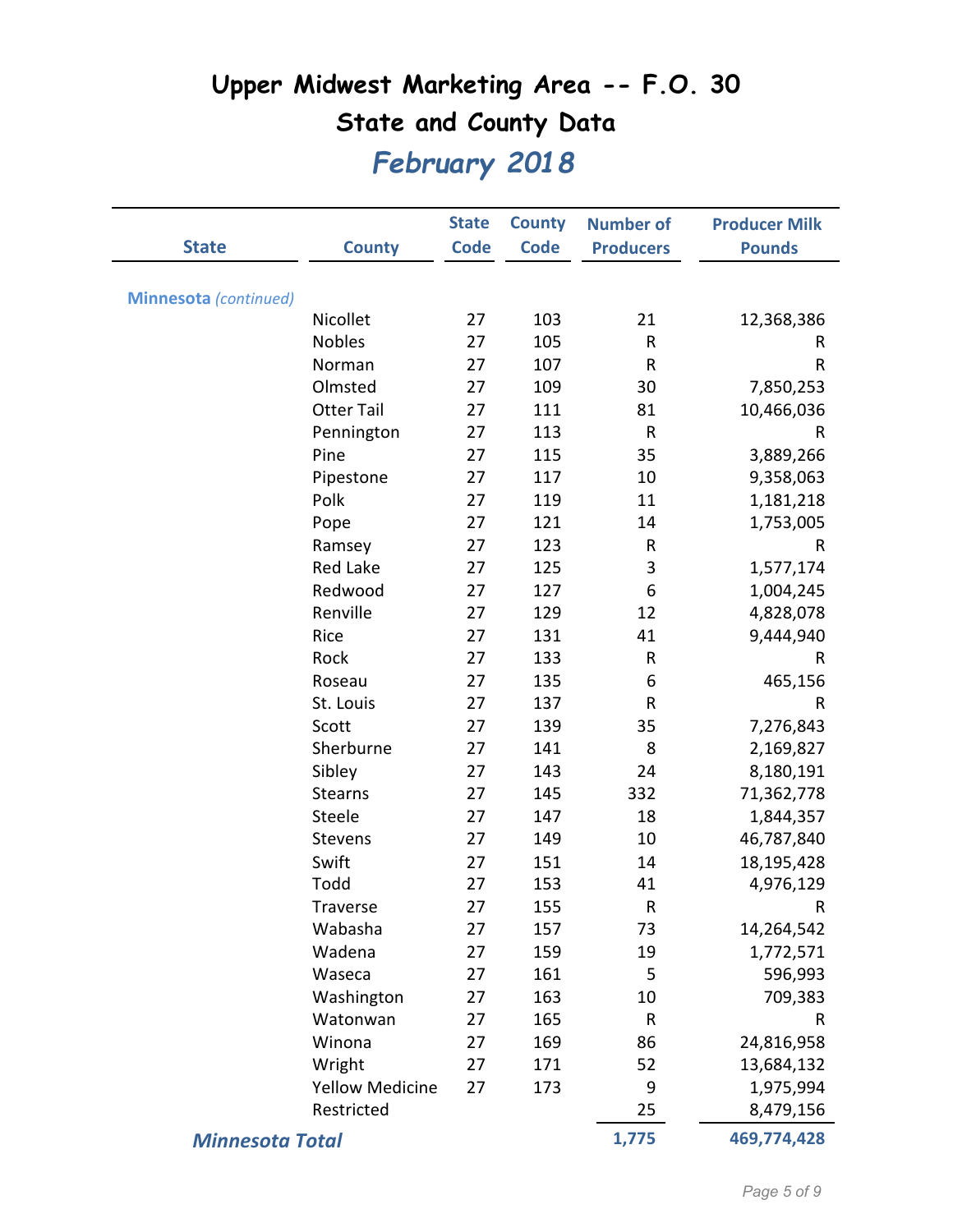|                       |                           | <b>State</b> | <b>County</b> | <b>Number of</b>        | <b>Producer Milk</b> |
|-----------------------|---------------------------|--------------|---------------|-------------------------|----------------------|
| <b>State</b>          | <b>County</b>             | <b>Code</b>  | <b>Code</b>   | <b>Producers</b>        | <b>Pounds</b>        |
|                       |                           |              |               |                         |                      |
| <b>Missouri</b>       | Carroll                   | 29           | 33            | ${\sf R}$               | $\mathsf R$          |
|                       | Dade                      | 29           | 57            | $\mathsf{R}$            | R                    |
|                       | <b>Dallas</b>             | 29           | 59            | ${\sf R}$               | $\sf R$              |
|                       | <b>Daviess</b>            | 29           | 61            | ${\sf R}$               | $\mathsf R$          |
|                       | Knox                      | 29           | 103           | R                       | $\mathsf R$          |
|                       | Livingston                | 29           | 117           | 3                       | 124,343              |
|                       | McDonald                  | 29           | 119           | 3                       | 64,834               |
|                       | Scotland                  | 29           | 199           | 7                       | 502,853              |
|                       | Texas                     | 29           | 215           | ${\sf R}$               | R                    |
|                       | Webster                   | 29           | 225           | R                       | $\mathsf R$          |
|                       | Wright                    | 29           | 229           | 3                       | 62,850               |
|                       | Restricted                |              |               | 10                      | 767,558              |
| <b>Missouri Total</b> |                           |              |               | 26                      | 1,522,438            |
| <b>Nebraska</b>       | Dixon                     | 31           | 51            | ${\sf R}$               | R                    |
|                       | Wayne                     | 31           | 179           | ${\sf R}$               | $\mathsf{R}$         |
|                       | Restricted                |              |               | 3                       | 16,733,660           |
| <b>Nebraska Total</b> |                           |              |               | $\overline{\mathbf{3}}$ | 16,733,660           |
| <b>North Dakota</b>   | Cass                      | 38           | 17            | ${\sf R}$               | $\mathsf R$          |
|                       | Foster                    | 38           | 31            | ${\sf R}$               | $\sf R$              |
|                       | Nelson                    | 38           | 63            | ${\sf R}$               | $\mathsf R$          |
|                       | Ransom                    | 38           | 73            | ${\sf R}$               | $\sf R$              |
|                       | Sargent                   | 38           | 81            | ${\sf R}$               | ${\sf R}$            |
|                       | Stutsman                  | 38           | 93            | ${\sf R}$               | $\mathsf R$          |
|                       | Walsh                     | 38           | 99            | R                       | $\sf R$              |
|                       | Restricted                |              |               | $\overline{7}$          | 11,919,634           |
|                       | <b>North Dakota Total</b> |              |               | $\overline{\mathbf{z}}$ | 11,919,634           |
| <b>Ohio</b>           | Ashland                   | 39           | 5             | ${\sf R}$               | ${\sf R}$            |
|                       | Ashtabula                 | 39           | 7             | ${\sf R}$               | ${\sf R}$            |
|                       | Coshocton                 | 39           | 31            | ${\sf R}$               | ${\sf R}$            |
|                       | Geauga                    | 39           | 55            | 4                       | 16,330               |
|                       | Holmes                    | 39           | 75            | 10                      | 143,545              |
|                       | Logan                     | 39           | 91            | 6                       | 148,484              |
|                       | Lucas                     | 39           | 95            | ${\sf R}$               | R                    |
|                       | Marion                    | 39           | 101           | ${\sf R}$               | ${\sf R}$            |
|                       | Portage                   | 39           | 133           | ${\sf R}$               | ${\sf R}$            |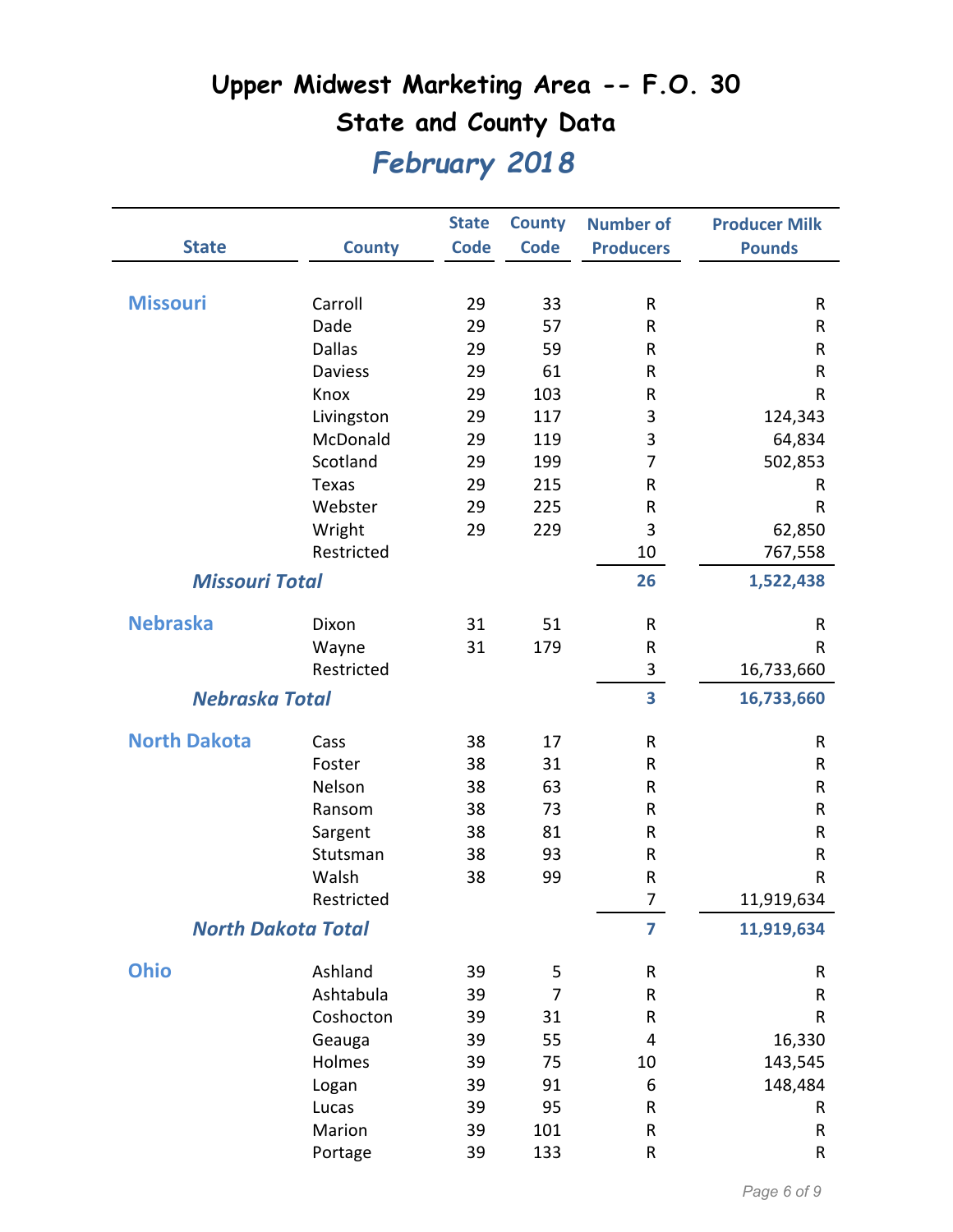|                           |                                  | <b>State</b> | <b>County</b><br><b>Code</b> | <b>Number of</b> | <b>Producer Milk</b>       |
|---------------------------|----------------------------------|--------------|------------------------------|------------------|----------------------------|
| <b>State</b>              | <b>County</b>                    | <b>Code</b>  |                              | <b>Producers</b> | <b>Pounds</b>              |
|                           |                                  |              |                              |                  |                            |
| Ohio (continued)          | Shelby                           | 39           | 149                          | ${\sf R}$        | R                          |
|                           | Trumbull                         | 39           | 155                          | $\mathsf{R}$     | R                          |
|                           | Tuscarawas                       | 39           | 157                          | $\mathsf{R}$     | ${\sf R}$                  |
|                           | Wayne                            | 39           | 169                          | $\mathsf{R}$     | $\mathsf{R}$               |
|                           | Restricted                       |              |                              | 13               | 495,982                    |
|                           |                                  |              |                              |                  |                            |
| <b>Ohio Total</b>         |                                  |              |                              | 33               | 804,341                    |
| <b>Oklahoma</b>           | Mayes                            | 40           | 97                           | R                | ${\sf R}$                  |
| <b>Oklahoma Total</b>     | 2/                               |              |                              | R                | $\mathsf{R}$               |
| <b>South Dakota</b>       | <b>Beadle</b>                    | 46           | 5                            | ${\sf R}$        | ${\sf R}$                  |
|                           |                                  | 46           | 11                           | 9                |                            |
|                           | <b>Brookings</b><br><b>Brown</b> | 46           | 13                           | ${\sf R}$        | 17,510,673<br>$\mathsf{R}$ |
|                           | Codington                        | 46           | 29                           | 3                | 6,398,865                  |
|                           | Day                              | 46           | 37                           | ${\sf R}$        | R                          |
|                           | Deuel                            | 46           | 39                           | 5                | 12,637,478                 |
|                           | Faulk                            | 46           | 49                           | ${\sf R}$        | $\mathsf R$                |
|                           | Grant                            | 46           | 51                           | 10               | 23,736,778                 |
|                           | Hamlin                           | 46           | 57                           | 3                | 8,700,072                  |
|                           | Hanson                           | 46           | 61                           | ${\sf R}$        | R                          |
|                           | Lake                             | 46           | 79                           | $\mathsf{R}$     | $\mathsf{R}$               |
|                           | <b>McCook</b>                    | 46           | 87                           | 3                | 4,806,948                  |
|                           | Marshall                         | 46           | 91                           | ${\sf R}$        | R                          |
|                           | Minnehaha                        | 46           | 99                           | 4                | 9,663,767                  |
|                           | Moody                            | 46           | 101                          | 3                | 3,588,701                  |
|                           | Roberts                          | 46           | 109                          | 5                | 2,175,663                  |
|                           | Spink                            | 46           | 115                          | ${\sf R}$        | R                          |
|                           | Turner                           | 46           | 125                          | ${\sf R}$        | ${\sf R}$                  |
|                           | Restricted                       |              |                              | 15               | 40,245,281                 |
| <b>South Dakota Total</b> |                                  |              |                              | 60               | 129,464,226                |
| <b>Texas</b>              | Erath                            | 48           | 143                          | R                | R                          |
| <b>Texas Total</b>        | 2/                               |              |                              | $\mathsf{R}$     | $\mathbf R$                |
|                           |                                  |              |                              |                  |                            |
| <b>Wisconsin</b>          | Adams                            | 55           | 1                            | 12               | 20,068,406                 |
|                           | Ashland                          | 55           | 3                            | 9                | 4,081,916                  |
|                           | <b>Barron</b>                    | 55           | 5                            | 115              | 17,269,304                 |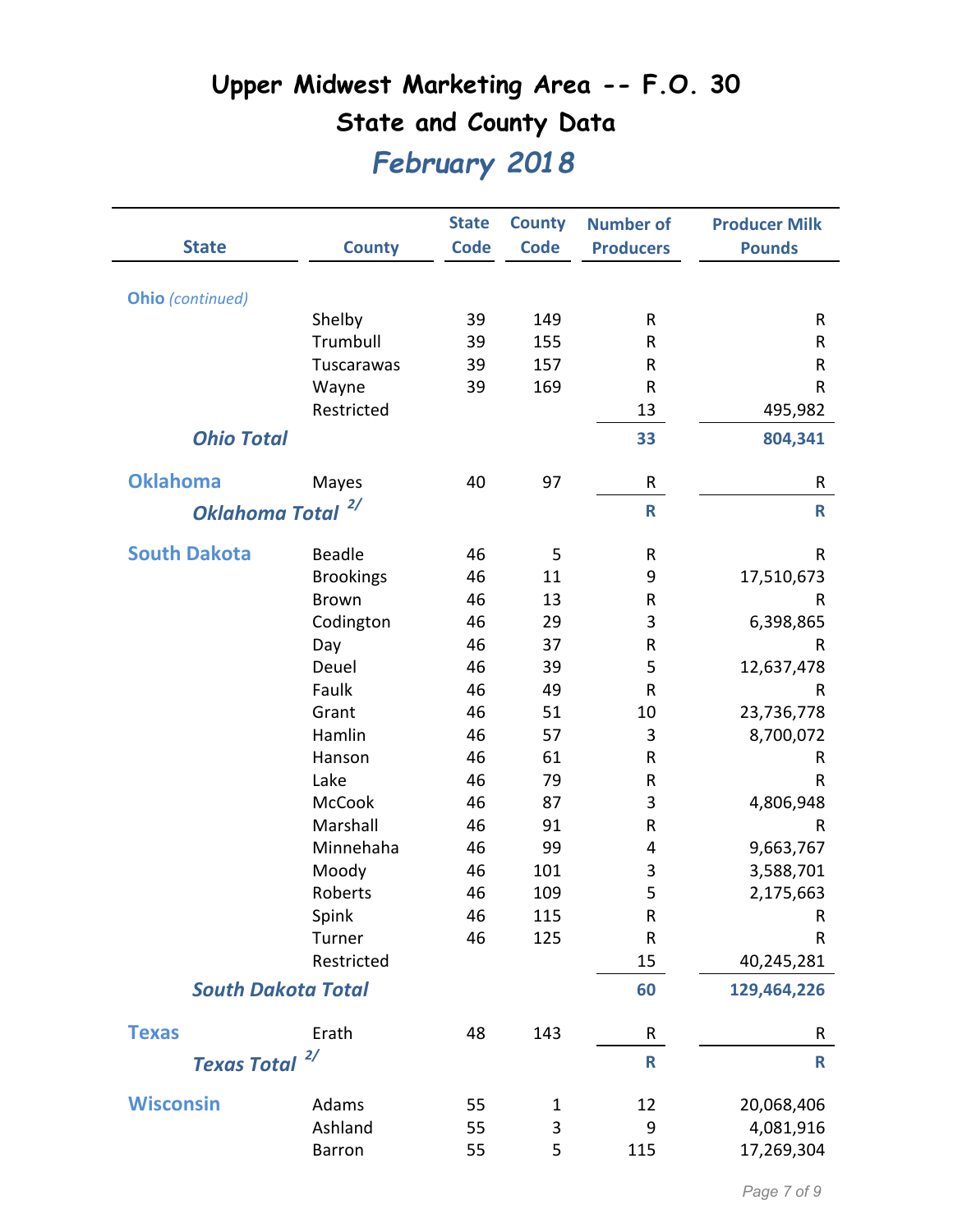|                              |                | <b>State</b> | <b>County</b> | <b>Number of</b> | <b>Producer Milk</b> |
|------------------------------|----------------|--------------|---------------|------------------|----------------------|
| <b>State</b>                 | <b>County</b>  | <b>Code</b>  | <b>Code</b>   | <b>Producers</b> | <b>Pounds</b>        |
|                              |                |              |               |                  |                      |
| <b>Wisconsin</b> (continued) |                |              |               |                  |                      |
|                              | Bayfield       | 55           | 7             | 16               | 1,558,333            |
|                              | <b>Brown</b>   | 55           | 9             | 143              | 95,829,379           |
|                              | <b>Buffalo</b> | 55           | 11            | 91               | 15,845,597           |
|                              | <b>Burnett</b> | 55           | 13            | 21               | 3,865,543            |
|                              | Calumet        | 55           | 15            | 94               | 64,219,373           |
|                              | Chippewa       | 55           | 17            | 196              | 32,537,589           |
|                              | Clark          | 55           | 19            | 609              | 107,040,719          |
|                              | Columbia       | 55           | 21            | 80               | 33,280,491           |
|                              | Crawford       | 55           | 23            | 46               | 7,261,916            |
|                              | Dane           | 55           | 25            | 226              | 103,707,600          |
|                              | Dodge          | 55           | 27            | 220              | 73,204,492           |
|                              | Door           | 55           | 29            | 55               | 9,865,838            |
|                              | Douglas        | 55           | 31            | 6                | 273,320              |
|                              | Dunn           | 55           | 33            | 100              | 24,180,637           |
|                              | Eau Claire     | 55           | 35            | 33               | 5,148,618            |
|                              | Florence       | 55           | 37            | R                | $\sf R$              |
|                              | Fond du Lac    | 55           | 39            | 214              | 111,942,885          |
|                              | Forest         | 55           | 41            | ${\sf R}$        | R                    |
|                              | Grant          | 55           | 43            | 234              | 52,230,717           |
|                              | Green          | 55           | 45            | 141              | 33,558,902           |
|                              | Green Lake     | 55           | 47            | 38               | 13,539,719           |
|                              | lowa           | 55           | 49            | 121              | 24,449,731           |
|                              | Iron           | 55           | 51            | 3                | 79,059               |
|                              | Jackson        | 55           | 53            | 83               | 13,704,490           |
|                              | Jefferson      | 55           | 55            | 83               | 26,110,933           |
|                              | Juneau         | 55           | 57            | 55               | 15,682,898           |
|                              | Kenosha        | 55           | 59            | 19               | 5,542,228            |
|                              | Kewaunee       | 55           | 61            | 137              | 95,425,522           |
|                              | La Crosse      | 55           | 63            | 55               | 7,681,598            |
|                              | LaFayette      | 55           | 65            | 132              | 35,208,696           |
|                              | Langlade       | 55           | 67            | 38               | 13,465,802           |
|                              | Lincoln        | 55           | 69            | 35               | 6,094,090            |
|                              | Manitowoc      | 55           | 71            | 200              | 110,270,522          |
|                              | Marathon       | 55           | 73            | 444              | 95,879,559           |
|                              | Marinette      | 55           | 75            | 49               | 29,070,474           |
|                              | Marquette      | 55           | 77            | 24               | 9,157,701            |
|                              | Monroe         | 55           | 81            | 155              | 35,647,531           |
|                              | Oconto         | 55           | 83            | 104              | 41,600,954           |